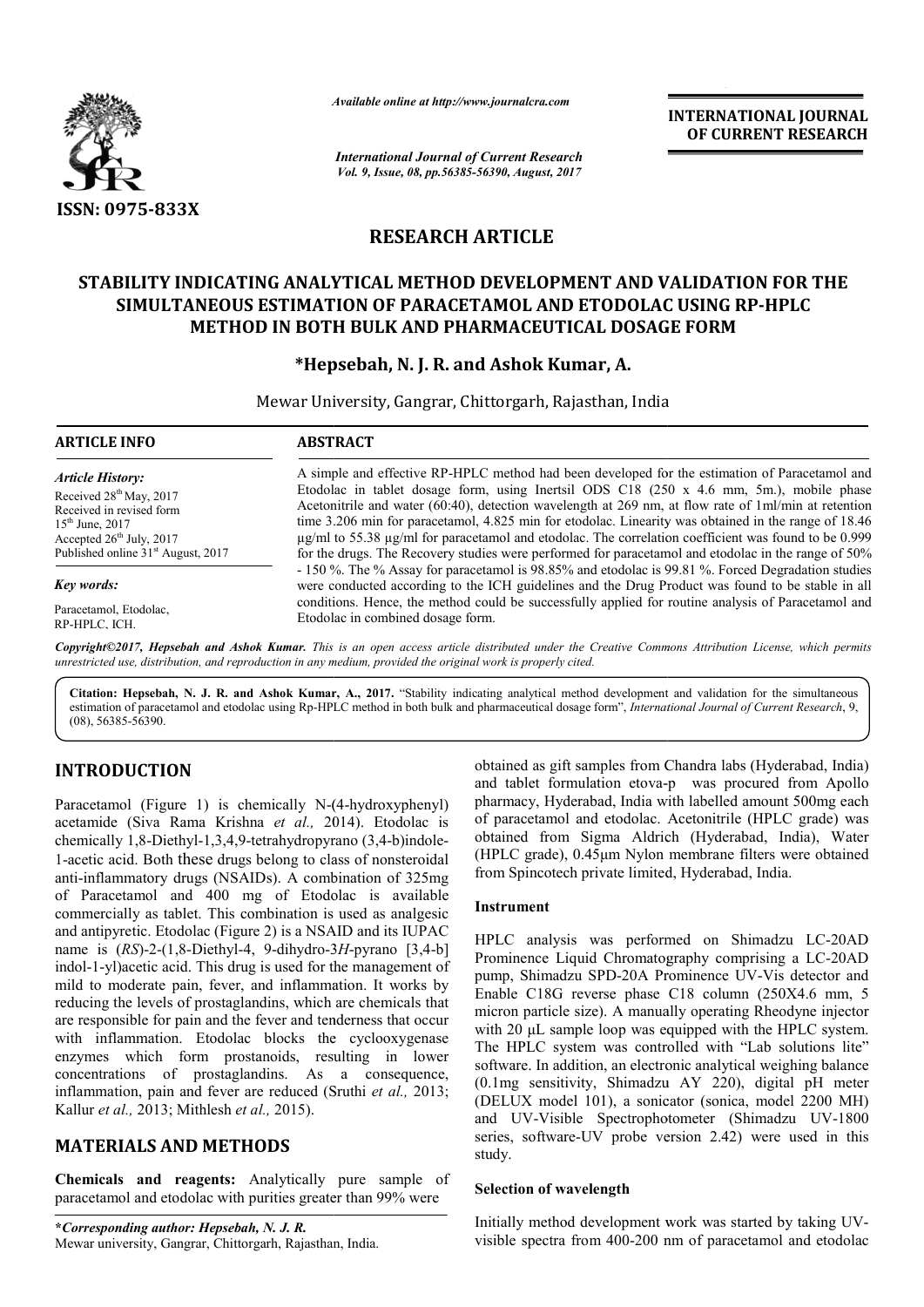standard solutions. By observing the spectra of standard solutions λmax 269 nm was chosen as the desired wavelength. The spectrum was shown in Figure No: 5.



**Figure 1. Structure of Paracetamol**



**Figure 2. Structure of Etodolac**



**Figure 3. UV spectrum of Paracetamol**



**Figure 4. UV spectrum of Etodolac**



**Figure 5. Overlapped UV spectrum of Paracetamol and Etodolac**

### **Chromatographic conditions**

The separation of the drugs was achieved on a C18 column reverse phase (4.6 mm X 250 mm, 5 micron particle size). The mobile phase consists of a mixture of Acetonitrile and water as the mobile phase in the ratio 60:40 at a flow rate of 1 ml/minute and the volume injected was 20 μl for every injection .the detection wavelength was set at 269 nm.

### **Mobile Phase**

Prepared a degassed and filtered mixture of Acetonitrile and water were taken in the ratio 60:40 v/v.Peaks of paracetamol and etodolac were well resolved with the solvent system of Acetonitrile:water in the ratio of 60:40 v/v.

## **Preparation of Stock and Working Standard Solution**

10mg of Paracetamol and Etodolacwere accurately weighed and taken in 100ml clean and dry volumetric flask containing 80ml of solvent (mobile phase )and then the solution was made up to the mark using the solvent. This is considered as standard stock solution (100µg/ml). 3.7ml of the stock solution was pipetted out and made up to 10 ml to get a concentration 36.92μg/ml, treated as working standard, 100% target concentration for which UV spectrum was recorded (Figure 5).

### **Preparation of Stock and Working Sample Solution**

Take average weight of one tablet and crush in a mortar by using pestle and weight 99.8 mg equivalent weight ofetova-p sample into a 100ml clean dry volumetric flask and add about 80ml of Diluent and sonicate to dissolve it completely and make volume up to the mark with the same solvent. Further pipette 1ml of above stock solution into a 10ml volumetric flask and dilute up to the mark with diluent (stock 2) from this stock-2 pipette out 3.7 ml into 10 ml clean dry volumetric flask and add diluent upto the mark to get target concentration of 36.92µg/ml of concentration.

# **RESULTS AND DISCUSSION**

## **Method Development**

RP-HPLC isocratic stability indicating assay method was developed keeping in mind the system suitability parameters i.e. Asymmetric factor (A),number of theoretical plates (N), runtime, separation of drug peak from the forced degradants, detection of drug peak along with significant impurities and majority of impurities. In order to test the applicability of the developed method to a commercial formulation, etova-p was chromatographed at working concentration (36.92μg/ml) and it is shown in Figure 8. The samplepeak was identified by comparing the retention time with the standard drug. System suitability parameters were within the acceptance limits, ideal for the chromatographed sample. Integration of separated peak area was done and drug concentration was determined by using the peak area concentration relationship obtained in the standardization step. The protocol affords reproducible assay of the drug in the sample ranging between 90 and 105%, which is the standard level in any pharmaceutical quality control.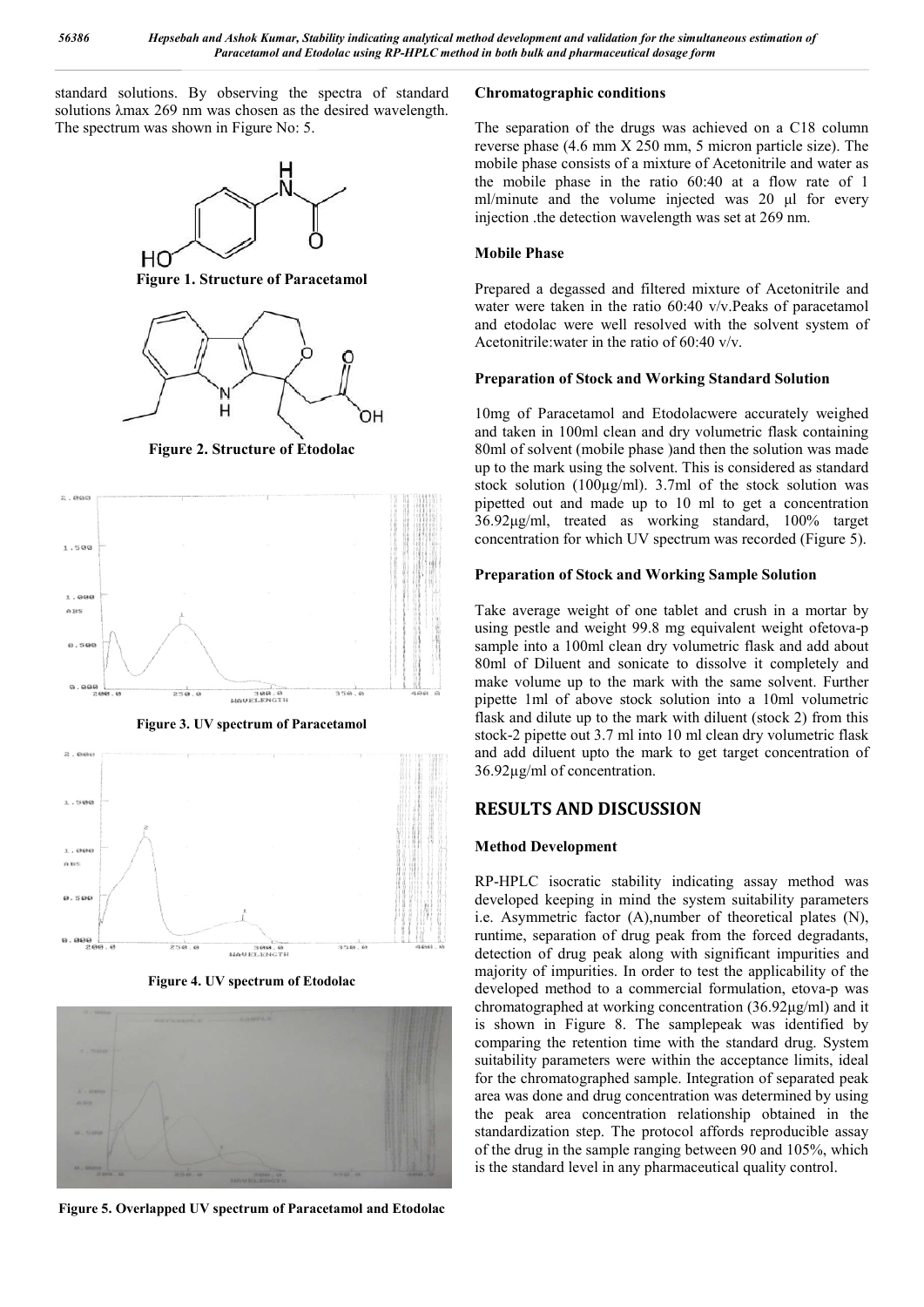

**Fig. 6. Typical chromatogram of the blank**



**Fig. 7. Typical chromatogram of the standard**



**Fig. 8. Typical chromatogram of the control formulation**

#### **Method Validation**

Validation of the analytical method is the process that establishes by laboratory studies in which the performance characteristics of the method meet the requirements for the intended analytical application. RP-HPLC method developed was validated according to International Conference on Harmonization (ICH) guidelines for validation of analytical procedures. The method was validated for the parameters like system suitability, specificity, linearity, accuracy, precision, and sensitivity.

#### **Specificity**

Blank, standard drug solution and sample chromatogram revealed that the peaks obtained in the standard solution and sample solution at working concentrations are only because of the drug as blank had no peak at the retention time of paracetamol and etodolac. Accordingly it can be concluded that, the method developed is said to be specific.

### **Precision**

#### **System Precision**

Six replicate injections of the standard solution at working concentration showed % RSD (Relative Standard Deviation) less than 2 concerning peak area for the drug, which indicates

the acceptable reproducibility and thereby the precision of the system. System precision results are tabulated in Table 1.

#### **Method Precision**

Method precision was determined by performing assay of sample under the tests of repeatability at working concentration.

#### **Repeatability (Intraday precision)**

Six consecutive injections of the sample from the same homogeneous mixture at working concentration showed % RSD less than 2 concerning % assay for the drug which indicate that the method developed is method precise by the test of repeatability and hence can be understood that the method gives consistently reproducible results (Table 2).

|                | Paracetamol |          |       | Etodolac   |
|----------------|-------------|----------|-------|------------|
| S.No.          | Rt          | Area     | Rt    | Area       |
|                | 3.197       | 360763   | 4.813 | 429725     |
| $\overline{c}$ | 3.198       | 357025   | 4.816 | 429021     |
| 3              | 3.203       | 361028   | 4.820 | 425498.000 |
| 4              | 3.199       | 359175   | 4.814 | 427583.000 |
| 5              | 3.192       | 356969   | 4.806 | 425614     |
| 6              | 3.191       | 352818   | 4.807 | 414863.000 |
| avg            | 3.1967      | 357963   | 4.813 | 425384.000 |
| stdev          | 0.0045      | 3067.314 | 0.005 | 4960.930   |
| $%$ RSD        | 0.14        | 0.86     | 0.11  | 1.17       |
|                |             |          |       |            |

**Table 2. Intraday Precision Results**

|       | PARACETAMOL |          | <b>ETODOLAC</b> |          |
|-------|-------------|----------|-----------------|----------|
| S.No. | Rt          | Area     | Rt              | Area     |
|       | 3.627       | 2646.619 | 5.047           | 2433.63  |
| 2     | 3.623       | 2647.154 | 5.040           | 2421.25  |
| 3     | 3.630       | 2647.393 | 5.047           | 2427.526 |
| 4     | 3.630       | 2653.772 | 5.043           | 2433.302 |
| 5     | 3.623       | 2658.543 | 5.033           | 2437.33  |
| 6     | 3.630       | 2657.198 | 5.043           | 2428.506 |
| avg   | 3.6272      | 2651.780 | 5.042           | 2430.256 |
| stdev | 0.0034      | 5.410    | 0.005           | 5.699    |
| %RSD  | 0.09        | 0.20     | 0.10            | 0.23     |

#### **Intermediate Precision (Ruggedness / Inter day precision)**

The sample solution from the same homogeneous mixture at working concentration on a different day by a different analyst, showed % RSD less than 2 for % assay for the drug within and between days, which indicate the method developed is inter day precise / rugged (Table 3).

**Table 3. Intermediate Precision**

|                |          |             | analyst 1 |             |          |
|----------------|----------|-------------|-----------|-------------|----------|
|                |          | Paracetamol | etodolac  |             | Result   |
|                | Standard | 1102591     | 1017647   | paracetamol | 98.34735 |
| $\overline{c}$ | Sample   | 1084369     | 1014451   | etodolac    | 99.68594 |
|                |          |             | analyst 2 |             |          |
|                |          | Paracetamol | etodolac  |             | Result   |
|                | Standard | 1122641     | 1018626   | paracetamol | 100.881  |
| 2              | Sample   | 1132532     | 1019236   | etodolac    | 100.0599 |

#### **Linearity**

Standard solutions of paracetamol and etodolacat different concentrations level (50%, 75%, 100%, 125% and 150%) were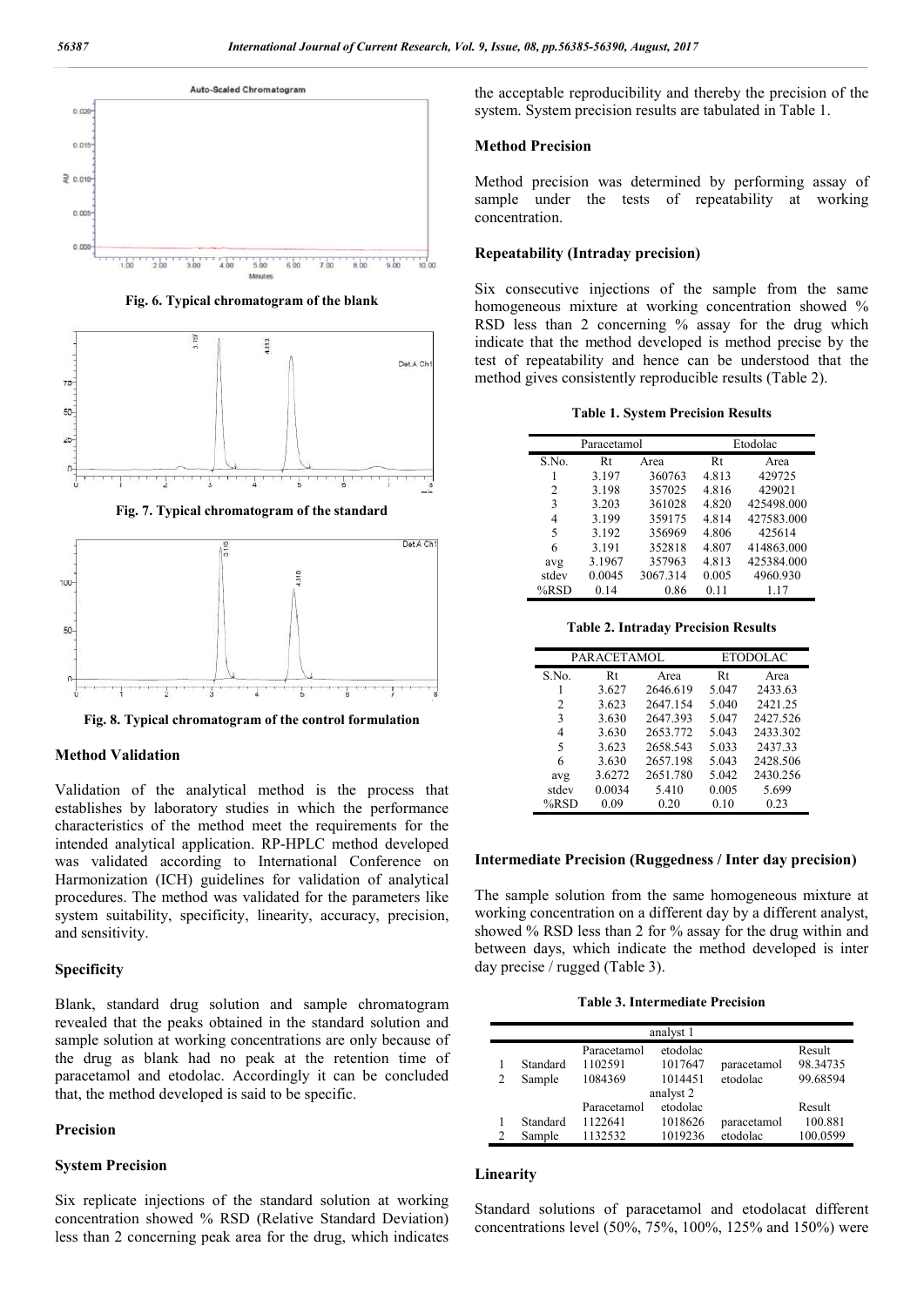prepared. Calibration curve was constructed by plotting the concentration level of drug versus corresponding peak area. The results show an excellent linear correlation between peak area and concentration level of drug within the concentration range (18.46-55.38μg/ml) for the drug and the results are given in Table 4 and Figure 9 & 10**.** The correlation coefficient of paracetamol is 0.999andetodolac is 0.999. Thus hence the method is said to be linear in the range of 18.46-55.38 μg/ml.

**Table 4.**

| S.No            | Concentration          | Dilution<br>$(\mu g/ml)$ | Area of<br>paracetamol | Area of<br>etodolac |
|-----------------|------------------------|--------------------------|------------------------|---------------------|
|                 | 50%                    | 18.46                    | 491509                 | 448758              |
|                 | 75%                    | 27.69                    | 812948                 | 752425              |
| 3               | 100%                   | 36.92                    | 1099557                | 1049085             |
| 4               | 125%                   | 46.15                    | 1449987                | 1390158             |
| 5               | 150%                   | 55.38                    | 1778739                | 1701530             |
|                 | regression coefficient |                          | 0.999088155            | 0.999461581         |
| slope(m)        |                        |                          | 1284599.6              | 1257310.8           |
| intercept $(c)$ |                        |                          | $-158051.6$            | $-188919.6$         |
|                 | regression equation    |                          | Y=1284599X+158051      | Y=1257310X+188919   |



**Fig. 9. Linearity Graph of PARACETAMOL**



**Fig. 10. Linearity Graph of ETODOLAC**

## **Accuracy**

Accuracy was determined by means of recovery experiments, by the determination of % mean recovery of sample at three different levels (50-150%). At each level, three determinations were performed. Percent mean recovery was calculated as shown in Table 5  $\&$  6. The accepted limits of recovery are 90%-110% for the process of determining recovery of the standard from the formulation at three different levels of 50%, 100% and 150%. All observed data are within the required range which indicates good recovery values and hence the accuracy of the method developed.

### **Table 5. Recovery Studies Results of Paracetamol**

|                | <b>ACCURACY OF PARACETAMOL</b> |             |               |                    |  |  |  |
|----------------|--------------------------------|-------------|---------------|--------------------|--|--|--|
| S.No           | %LEVEL                         | Sample area | % of recovery | % of mean recovery |  |  |  |
|                | $50\% - 01$                    | 1096527     | 96.63176318   |                    |  |  |  |
| 2              | $50\% - 02$                    | 1186427     | 104.554227    | 100.3335249        |  |  |  |
| 3              | $50\% - 03$                    | 1132644     | 99.81458438   |                    |  |  |  |
|                | $100\% - 01$                   | 1294267     | 102.6518928   |                    |  |  |  |
| 2              | $100\% - 02$                   | 1243207     | 98.60218304   | 98.86811874        |  |  |  |
| 3              | $100\% - 03$                   | 1202206     | 95.35028041   |                    |  |  |  |
|                | 150%-01                        | 1496458     | 105.5006398   |                    |  |  |  |
| $\mathfrak{D}$ | 150%-02                        | 1407342     | 99.2179409    | 101.3352979        |  |  |  |
| 3              | 150%-03                        | 1408326     | 99.28731313   |                    |  |  |  |

**Table 6. Recovery Studies Results of Etodolac**

| <b>ACCURACY OF ETODOLAC</b> |              |             |              |                    |  |  |
|-----------------------------|--------------|-------------|--------------|--------------------|--|--|
| S.no                        | $%$ level    | Sample area | $%$ recovery | % Of mean recovery |  |  |
|                             | $50\% - 01$  | 156550      | 73.60408478  | 102.83             |  |  |
| 2                           | $50\% - 02$  | 158072      | 74.31967352  |                    |  |  |
| 3                           | $50\% - 03$  | 157527      | 74.06343445  |                    |  |  |
|                             | $100\% - 01$ | 421600      | 99.11045079  |                    |  |  |
| 2                           | $100\% - 02$ | 423321      | 99.51502642  | 99.36              |  |  |
| 3                           | $100\% - 03$ | 420470      | 98.84480846  |                    |  |  |
|                             | 150%-01      | 672567      | 94.86492205  |                    |  |  |
| $\overline{c}$              | $150\% - 02$ | 671439      | 94.70581874  |                    |  |  |
| 3                           | 150%-03      | 673068      | 94.93558761  | 99.103             |  |  |

### **Sensitivity**

The sensitivity of measurement of PARACETAMOL and ETODOLAC by use of the proposed method was estimated in terms of the limit of quantitation (LOQ) and the limit of detection (LOD). LOQ and LOD were calculated by the use of the equations LOD =  $3.3\sigma/S$  and LOQ =  $10\sigma/S$  where  $\sigma$  is the standard deviation of response of calibration plot and S is the slope of the corresponding calibration plot. The limit of detection (LOD) and limit of quantification (LOQ) was found to be 0.001924ng/mland0.00583ng/ml respectively for PARACETAMOL and 0.001109ng/ml and 0.003361ng/ml for ETODOLAC respectively.

## **FORCED DEGRADATION STUDIES**

## **SAMPLE PREPARATIONS TO PERFORM FORCED DEGRADATION STUDIES**

### **Acid degradation**

Take tablet powder and crush in a mortar by using pestle and weigh one tenth equivalent weight of (99.8 mg) etova-p sample into a 100mL clean dry volumetric flask and add about 3mL of 0.5N HCl and kept a side for 3hours and add 3mL of 0.5N NaOH solution to neutralize the solution and make the volume up to mark by using Diluent and sonicate to dissolve it completely. Further pipette 1ml of above stock solution into a 10ml volumetric flask and dilute up to the mark with diluent from this again pipette out 3.7 ml into 10 ml volumetric flask having diluent make up to the mark with the diluent and degassed in a digital ultrasonicator for 10 minutes.

### **Alkaline degradation**

Take tablet powder and crush in a mortar by using pestle and weight 99.8 mg equivalent weight of etova-p sample into a 100mL clean dry volumetric flask and add about 3mL of 0.5N NaOH and kept a side for 3hours and add 3mL of 0.5N Hcl solution to neutralize the solution and make the volume up to mark by using Diluent and sonicate to dissolve it completely.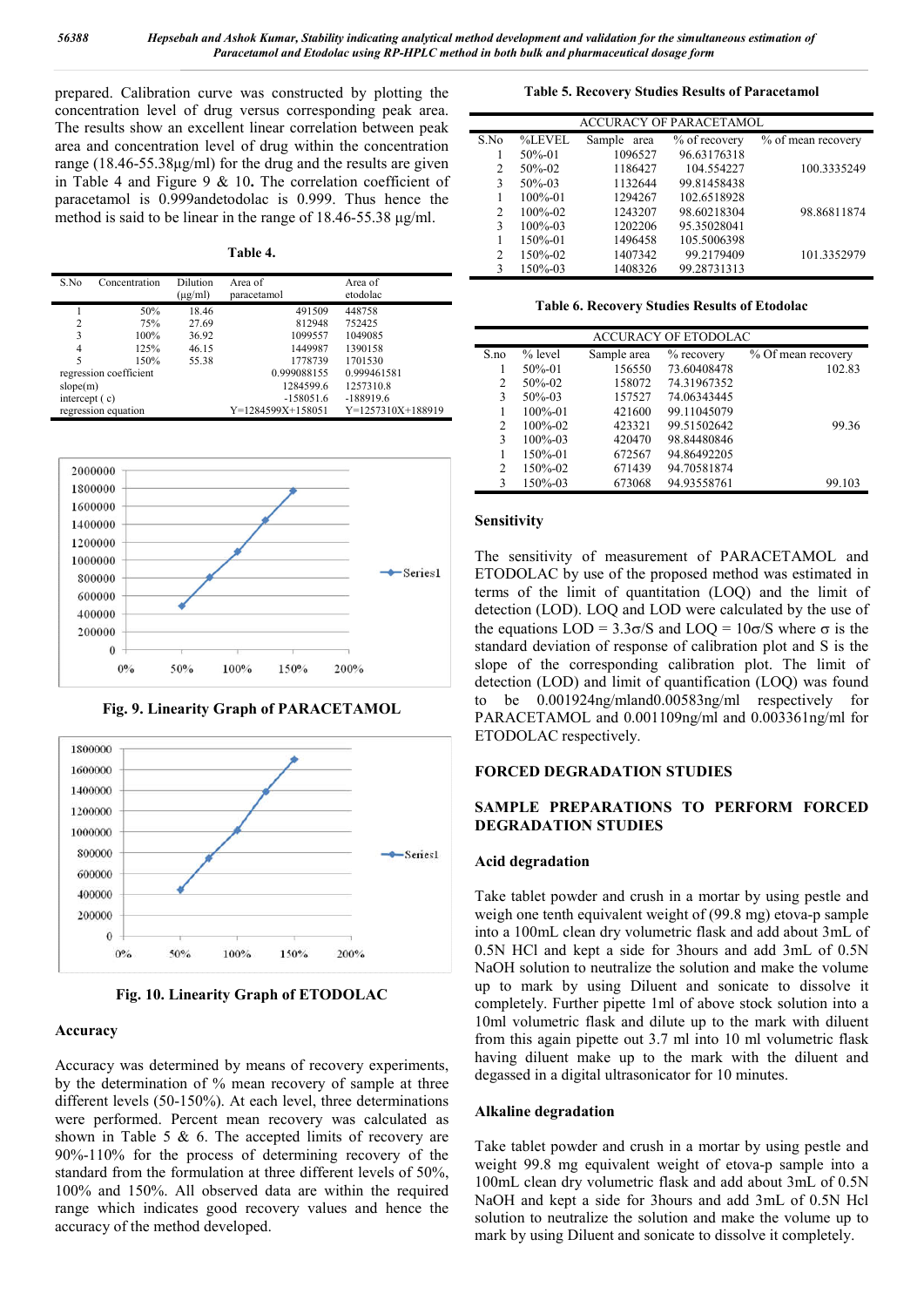Further pipette 1ml of above stock solution into a 10ml volumetric flask and dilute up to the mark with diluent from this again pipette out 3.7 ml into 10 ml volumetric flask having diluent make up to the mark with the diluent and degassed in a digital ultrasonicator for 10 minutes.

#### **Peroxide degradation**

Take tablet powder and crush in a mortar by using pestle and weigh 99.8 mg equivalent weight of etova-p sample into a 100mL clean dry volumetric flask and add about 10mL of 3% Hydrogen peroxide solution and kept a side for 3hours and make the volume up to mark by using Diluent and sonicate to dissolve it completely. Further pipette 1ml of above stock solution into a 10ml volumetric flask and dilute up to the mark with diluent from this again pipette out 3.7 ml into 10 ml volumetric flask having diluent make up to the mark with the diluent and degassed in a digital ultrasonicator for 10 minutes.

### **Thermal degradation**

Take tablet powder and crush in a mortar by using pestle and weight 99.8 mg equivalent weight of etova-psample into a 100mL clean dry volumetric flask and expose to heat at 70ºc for 3hours and make the volume up to mark by using Diluent and sonicate to dissolve it completely. Further pipette 1ml of above stock solution into a 10ml volumetric flask and dilute up to the mark with diluent from this again pipette out 3.7 ml into 10 ml volumetric flask having diluent make up to the mark with the diluent and degassed in a digital ultrasonicator for 10 minutes

#### **Photolytic degradation**

Take tablet powder crush in a mortar by using pestle and weight 99.8 mg equivalent weight of etova-psample into a 100mL clean dry volumetric flask and expose to ultraviolet rays for 3hours and make the volume up to mark by using Diluent and sonicate to dissolve it completely. Further pipette 1ml of above stock solution into a 10ml volumetric flask and dilute up to the mark with diluent from this again pipette out 3.7 ml into 10 ml volumetric flask having diluent make up to the mark with the diluent and degassed in a digital ultrasonicator for 10 minutes

**Table 6. Results for degradation studies of Paracetamol**

| S.<br>No       | Condition       | Final<br>area | Initial area |            | %degradation   |
|----------------|-----------------|---------------|--------------|------------|----------------|
|                | <b>ACIDIC</b>   | 2658.543      | 2651.779833  | $-6.76317$ | $-0.255042541$ |
| $\overline{c}$ | <b>BASIC</b>    | 2648.553      | 2651.779833  | 3.226833   | 0.121685567    |
| 3              | <b>HEAT</b>     | 2648.553      | 2651.779833  | 3.226833   | 0.121685567    |
| 4              | НV              | 2660.236      | 2651.779833  | $-8.45617$ | $-0.318886454$ |
| 5              | <b>PEROXIDE</b> | 2653.772      | 2651.779833  | $-1.99217$ | $-0.075125644$ |

**Table 7. Results for degradation studies of Etodolac**

| FORCED DEGRADATION-ETODOLAC |                 |               |                 |          |                |
|-----------------------------|-----------------|---------------|-----------------|----------|----------------|
| S.<br>N <sub>0</sub>        | Condition       | Final<br>area | Initial<br>area |          | % degradation  |
|                             | <b>ACIDIC</b>   | 2437.326      | 2430.256        | $-7.07$  | $-0.290915854$ |
| $\mathfrak{D}$              | <b>BASIC</b>    | 2428.364      | 2430.256        | 1.892    | 0.077851881    |
| 3                           | <b>HEAT</b>     | 2428.364      | 2430.256        | 1.892    | 0.077851881    |
| $\overline{4}$              | UУ              | 2436.532      | 2430.256        | $-6.276$ | $-0.258244399$ |
|                             | <b>PEROXIDE</b> | 2433.302      | 2430.256        | $-3.046$ | $-0.12533659$  |



**Figure 11.Chromatogram showing acidic degradation.**











**Figure 14. Chromatogram showing sunlight degradation.**



**Figure 15. Chromatogram showinguv degradation.**